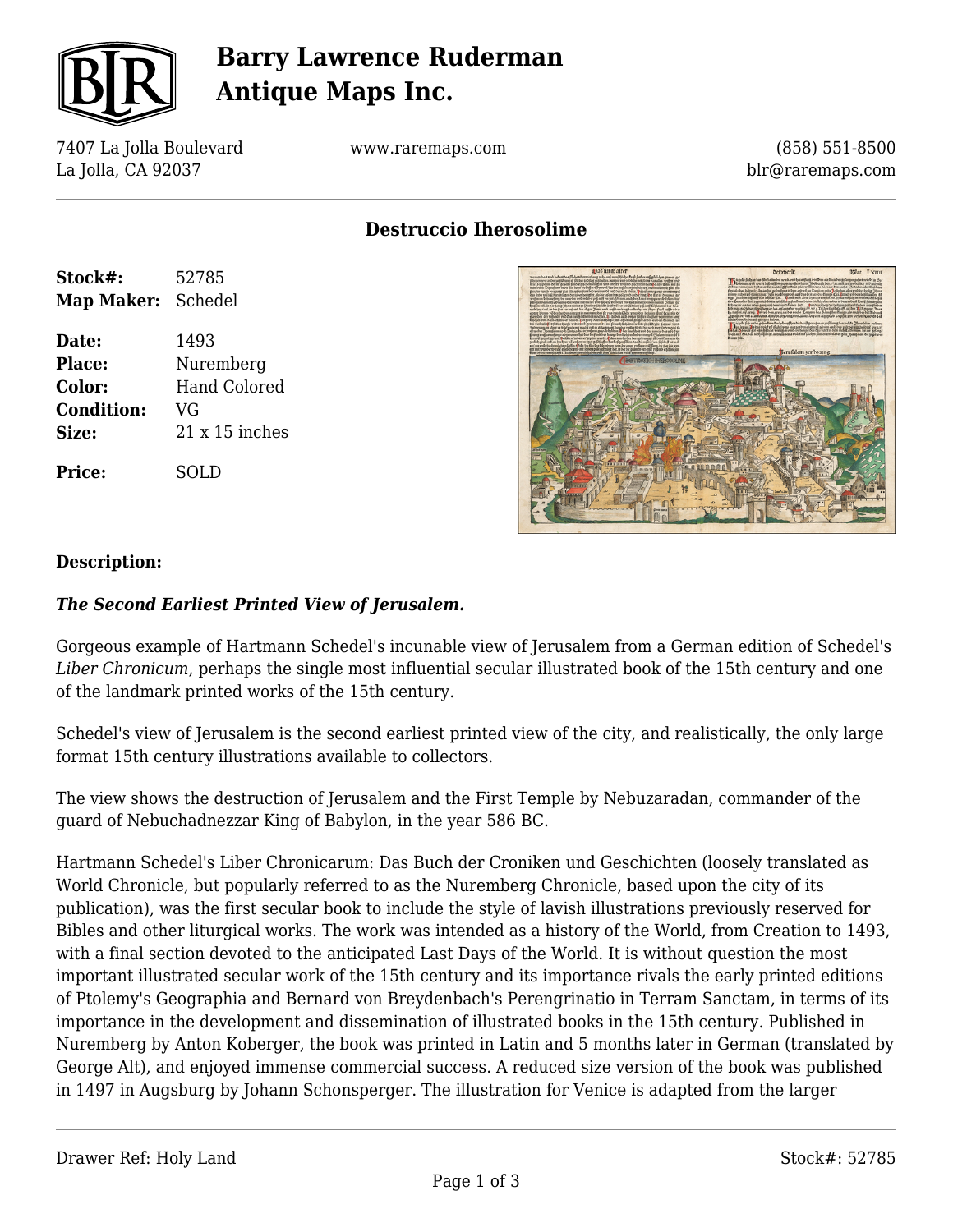

# **Barry Lawrence Ruderman Antique Maps Inc.**

7407 La Jolla Boulevard La Jolla, CA 92037

www.raremaps.com

(858) 551-8500 blr@raremaps.com

### **Destruccio Iherosolime**

illustration of Venice in Breydenbach's Peregrinatio, which was illustrated by Dutch artist Erhard Reuwich, who was working in Mainz in the 1480s. Schedel's view of Florence is one of the earliest obtainable views of the city and realistically the only large format 15th century illustration available to collectors. The view is an adaptation of Francesco Rosselli's now lost six-sheet engraving of Florence, which is believed to have been engraved sometime between 1471 and 1482, known only through a single woodcut copy in the Kupferstichkabinett of Berlin. Rosselli is perhaps best known as the cartographer responsible for the Contarini-Rosselli World Map of 1506 (the first map to depict America, based upon information derived from Columbus), and his world map of 1508, the first depiction of the World in an Oval Projection, which includes a depiction of the Southern Continent which may have been the influence for the world maps of Piri Reis (1513), Lopo Homem (1519) and Juan Vespucci (1524).

Hartmann Schedel was a prominent physician and writer, who amassed one of the largest private book collections of the 15th century. Schedel's work is illustrated by over 1800 woodcut images by Michael Wohlgemut (1434-1519) and his stepson Wilhelm Pleydenwurff (1460-1494). Wohlgemut, an important painter and xylographer, is perhaps best known as having been an early teacher of Albrecht Durer, who apprenticed in Wohlgemut's workshop from 1486 to 1489. It is believed that Durer was involved in the production of several of the illustrations in Schedel's Liber Chronicarum, as work on the illustrations commenced during the period when Durer was apprenticing with Wohlegut and a study of several of the illustrations suggests they may have been drawn by Durer, who would have prepared the drawings used as forms for the craftsmen who cut the woodblocks.

While the majority of the illustrations in the book depict the various saints, royalty, nobles and clergyman of the period, the work is perhaps best known for the large format views of a number of the major European Cities, including Rome, Venice, Paris, Vienna, Florence, Genoa, Saltzburg, Crakow, Breslau, Budapest, Prague, and major cities in the Middle East, including Jerusalem, Alexandria, Constantinople, as well as a number of cities in what would become the German Empire. The work also included a magnificent double page map of the World, a large map of Europe and several famous illustrations, including the "Dance of Death," and scenes from the Creation and the Last Judgement. While many of the double-page city views are less than accurate illustrations of the cities as they existed at the end of the 15th century, the illustrations are of great importance in the iconographic history of each of the cities depicted. Some of the double-page views were also apparently offered separately for sale, including some which had been colored prior to sale.

Schedel's World map is based upon Ptolemy, omitting Scandinavia, southern Africa and the Far East, and depicting the Indian Ocean as landlocked. The depiction of the World is surrounded by the figures of Shem, Japhet and Ham, and the sons of Noah, who re-populated the Earth after the Flood. On the left, printed from a separate block, are pictures of various mythical creatures, based upon classical and early